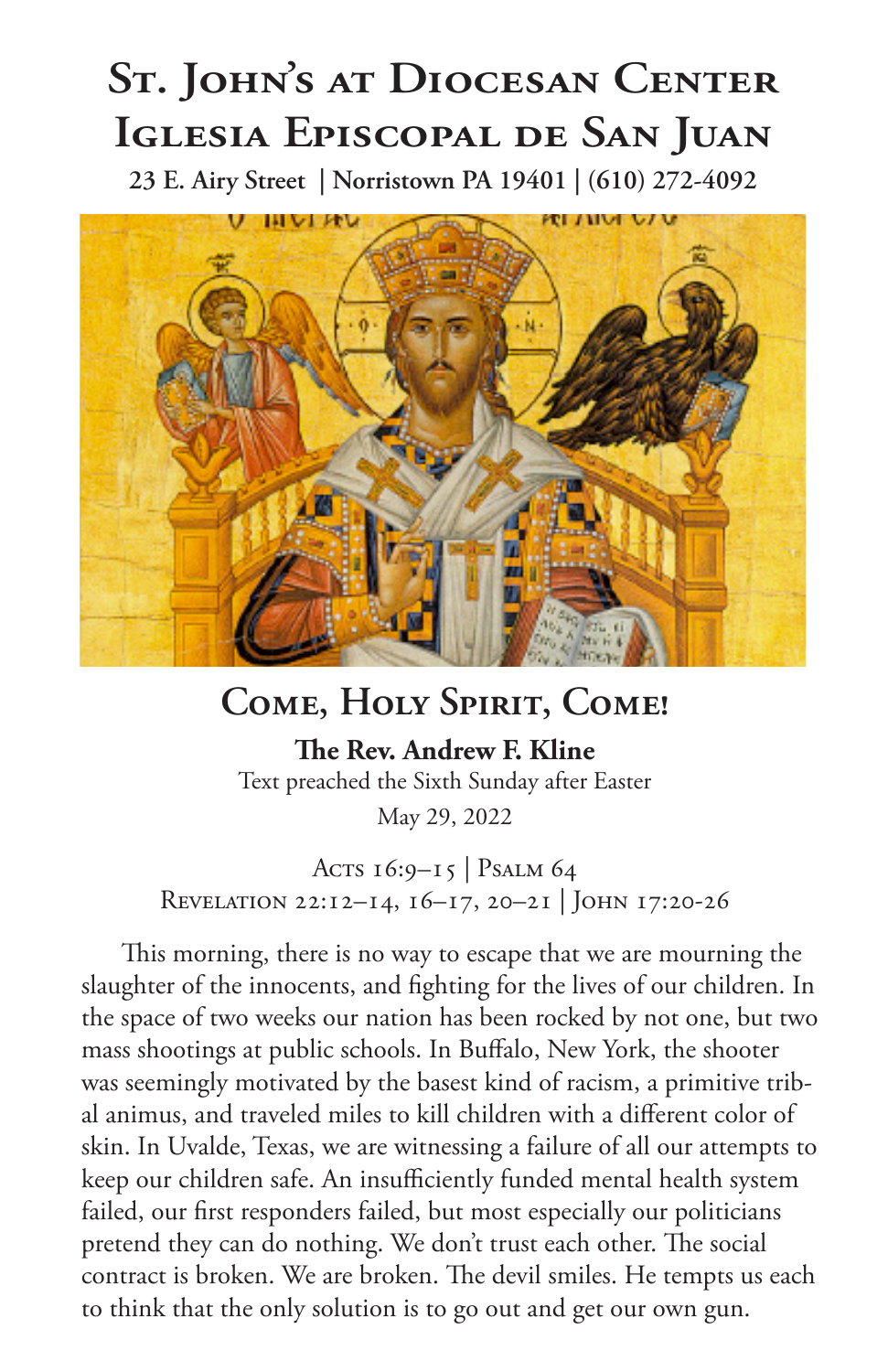I have no more desire to preach a political sermon than you want to hear one. But is our only choice to feel empty and helplessness or turn a blind eye? Don't we see more clearly now that young men of a certain age, socially isolated, drinking in poisonous ideologies online, are drowning, able to buy guns, and killing children. Don't we see that certain politicians refuse to enact policies that would demand what the constitution requires - a well regulated militia. Don't we see that if a society is not worthy or capable of being responsible in the exercising the right to bear arms, then it should lose that right. It's time to take the driver's licenses away for a while, enact some red flag laws, universal gun and ammunition registration, higher age limits for purchasing assault weapons, and for heaven's sake, getting some of these guns off the streets. See it: this only happens in America.

I bother to say all this because there are things that can be done. And having said that, I want to make a hard right turn and suggest that we don't see what we need to see, because the battle we face is not against flesh and blood, but against the principalities and the powers of this world and spiritual forces of evil in heavenly realms.

This is symbolic language from St. Paul, who is the hero of our story this morning from the book of Acts. This language gives us a third eye, an ability to ask questions in love, of not immediately blaming each other before we struggle to trust each other. If there is a spiritual source to our trouble, then thoughts and prayers continue to make a difference.

When the apostle Paul traveled with Silas to Philippi, he was introducing the good news of God in Christ to a non-jewish culture for the first time. Gentiles had been coming to faith before, but either living in Israel, or connected to Jews in other places. In Philippi, after meeting Lydia, being taken into her home, almost by accident, Paul comes to the attention of the whole city. Out of annoyance with a slave girl, who is herself employed by the principalities and the powers of both the state and the priests of Delphi, who is strangely following after Paul, badgering him with the truth, he delivers her from the Python spirit, the spirit of divination at the heart of Greek culture of the time. She was, more or less, an astrologer, paid to tell peoples fortunes, and gifted enough to make other people a lot of money. She comes to Christ, and welcomes Paul into her home.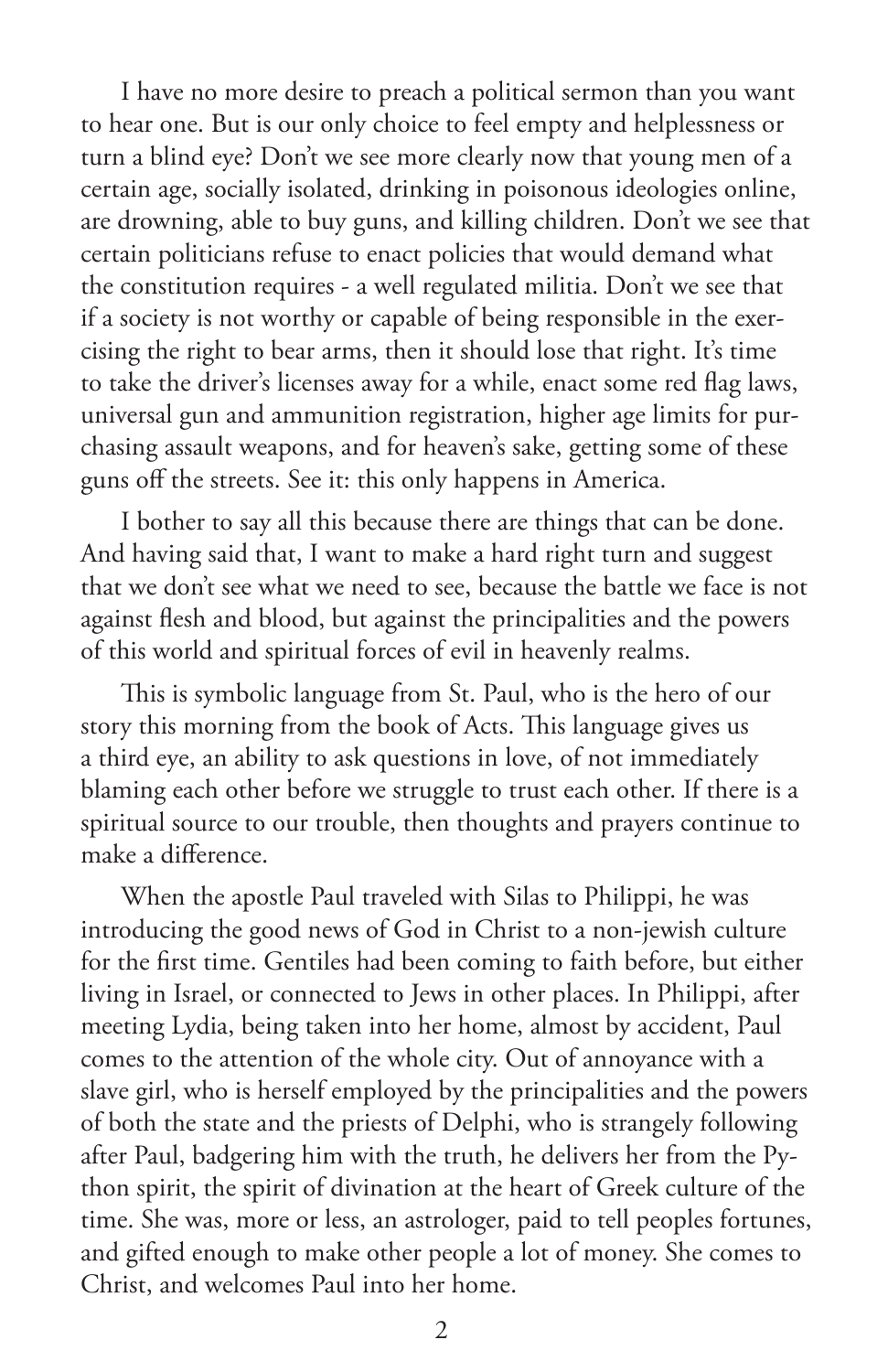The principalities and the powers are not happy about the loss of their income. They have Paul thrown in prison. And quite literally, Paul is released from prison through the power of prayer and worship. And because Paul knows that the only way he can upend the current order is to surprise it, he stays in prison, free in every way, until he can free the rest who are there, especially the jailor, who is justifiably concerned about receiving a negative job review. "What must I do to be saved?" the jailor asks. "Believe on the Lord Jesus, and you will be saved, you and your household." And the picture of salvation is of baptism and the celebration of communion after.

This is the perfect story for this final Sunday of Easter, which is also the Sunday where we celebrate Christ Ascension to the right hand of God.

Easter is the time when we search the Scriptures and go over the many and ancient promises of God, and see them fresh in the new light of the resurrection. Remember how Jesus tried to tell his disciples that the Messiah must suffer and die, and they would not grasp it until after he rose from the dead. Remember how Jesus tried to tell them that he would have to go away from them in order for him to come in a way that would make him present to all believers forever. Remember how Jesus has told us that he is preparing a place for us, and yet will return, to live with us, so that we will be where he is.

All these profound but somewhat complicated truths are summed up in the picture of the Ascension. Jesus rises from the dead, appears for forty days proving he is alive, then ascends bodily to the highest place, at the right hand of God, in order to fill all things, bring together the divided and separated levels of creation, and perfect it by sending the gift of the Holy Spirit. From heaven to earth, from earth to the cross, from the cross to the grave, from the grave to the sky. But the sky is not a place apart. It is the dimension, the center, that unites all levels of reality, the visible and the invisible.

Jesus ascends and is even now, our great high priest, interceding to God for each one of us. He is filling the creation with new thoughts, new cries for healing and justice. Here is what I am trying to think when I hear someone say to those who are suffering the loss their children, the loss of their innocence. For centuries, to be a child